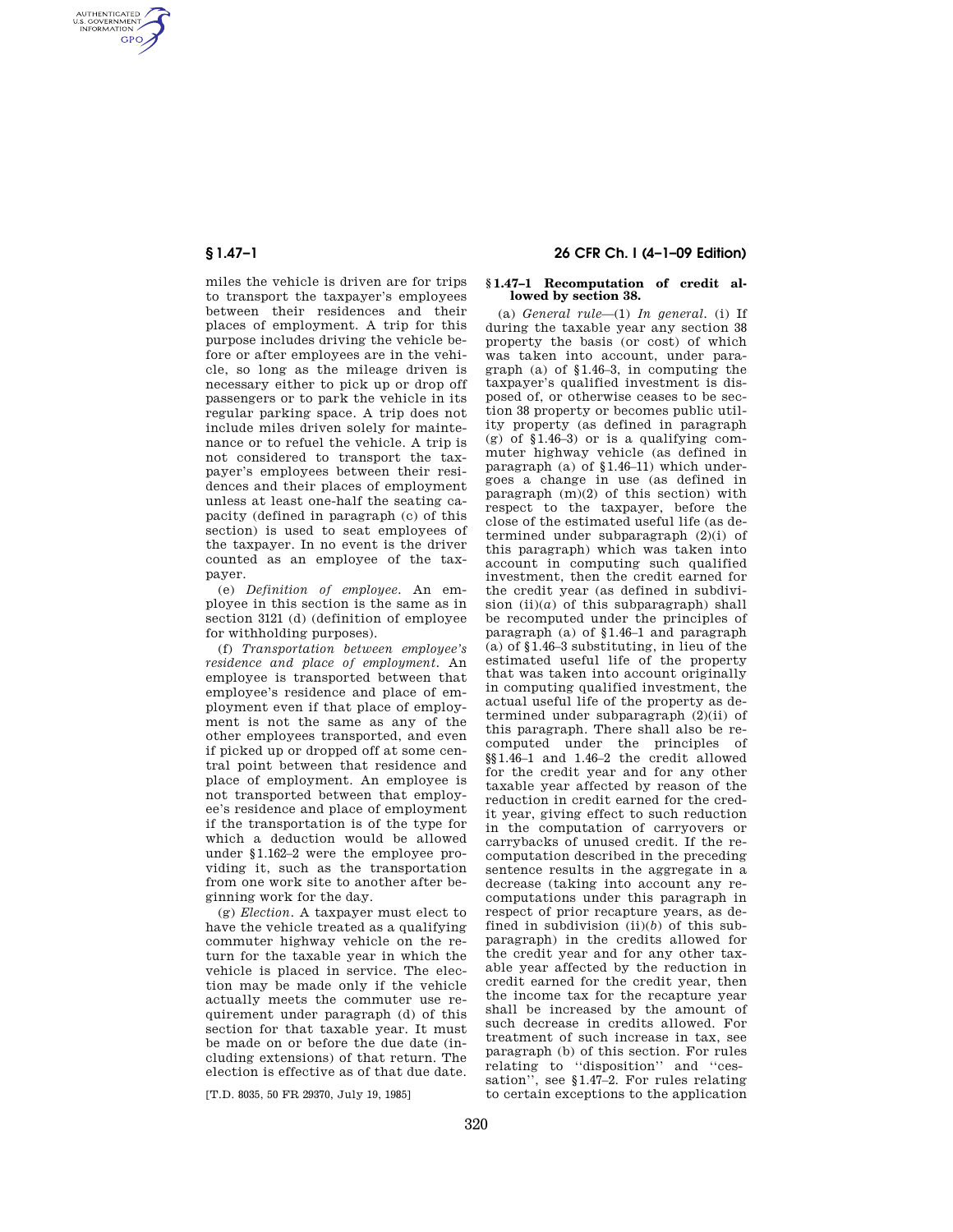of this section, see §1.47–3. For special rules in the case of an electing small business corporation (as defined in section 1371(b)), an estate or trust, or a partnership, see respectively, §§1.47–4, 1.47–5, or 1.47–6. For rules applicable to energy property, see paragraph (h) of this section. For special rules relating to recomputation of credit allowed by section 38 if progress expenditure property (as defined in §1.46–5(d)) ceases to be progress expenditure property with respect to the taxpayer, see paragraph (g) of this section.

(ii) For purposes of this section and §§1.47–2 through 1.47–6—

(*a*) The term ''credit year'' means the taxable year in which section 38 property was taken into account in computing a taxpayer's qualified investment.

(*b*) The term ''recapture year'' means the taxable year in which section 38 property the basis (or cost) of which was taken into account in computing a taxpayer's qualified investment is disposed of, or otherwise ceases to be section 38 property or becomes public utility property with respect to the taxpayer, before the close of the estimated useful life which was taken into account in computing such qualified investment.

(*c*) The term ''recapture determination'' means a recomputation made under this paragraph.

(2) *Rules for applying subparagraph (1).*  For purposes of subparagraph (1) of this paragraph—

(i) In determining whether section 38 property is disposed of, or otherwise ceases to be section 38 property with respect to the taxpayer, before the close of the estimated useful life which was taken into account in computing the taxpayer's qualified investment, the term ''estimated useful life'' means the shortest life of the useful life category within which falls the estimated useful life which was assigned to such property under paragraph (e) of §1.46–3. Thus, section 38 property which is assigned, under paragraph (e) of §1.46–3, an estimated useful life of 6 years shall not be treated, for purposes of subparagraph (1) of this paragraph, as having been disposed of before the close of its estimated useful life if such property is sold 5 years (that is, the shortest life of the 5 years or more but less than 7 years useful life category) after the date on which it was placed in service. Likewise, section 38 property with an estimated useful life of 15 years which is placed in service on January 1, 1972, shall not be treated as having been disposed of before the close of its estimated useful life if such property is sold at any time after January 1, 1979 (that is, 7 years or more after the date on which it was placed in service).

(ii) In determining the recomputed qualified investment with respect to property which is disposed of or otherwise ceases to be section 38 property the term ''actual useful life'' means, except as otherwise provided in this section and §§1.47–2 through 1.47–6, the period beginning with the date on which the property was placed in service by the taxpayer and ending with the date of such disposition or cessation. See paragraph (c) of this section.

(iii) In determining the recomputed qualified investment with respect to property which ceases to be section 38 property with respect to the taxpayer after August 15, 1971, or which becomes public utility property after such date, such property shall be treated as if it were property described in section 50 at the time it was placed in service (whether or not it was property described in section 50 at such time). Thus, if property was placed in service on October 15, 1968, and was assigned an estimated useful life of 4 years, there would be no increase in tax under section 47 if the property were disposed of at any time after October 14, 1971, that is, 3 years or more after the property was placed in service.

(b) *Increase in income tax and reduction of investment credit carryover*—(1) *Increase in tax.* Except as provided in subparagraph (2) of this paragraph, any increase in income tax under this section shall be treated as income tax imposed on the taxpayer by chapter 1 of the Code for the recapture year notwithstanding that without regard to such increase the taxpayer has no income tax liability, has a net operating loss for such taxable year, or no income tax return was otherwise required for such taxable year.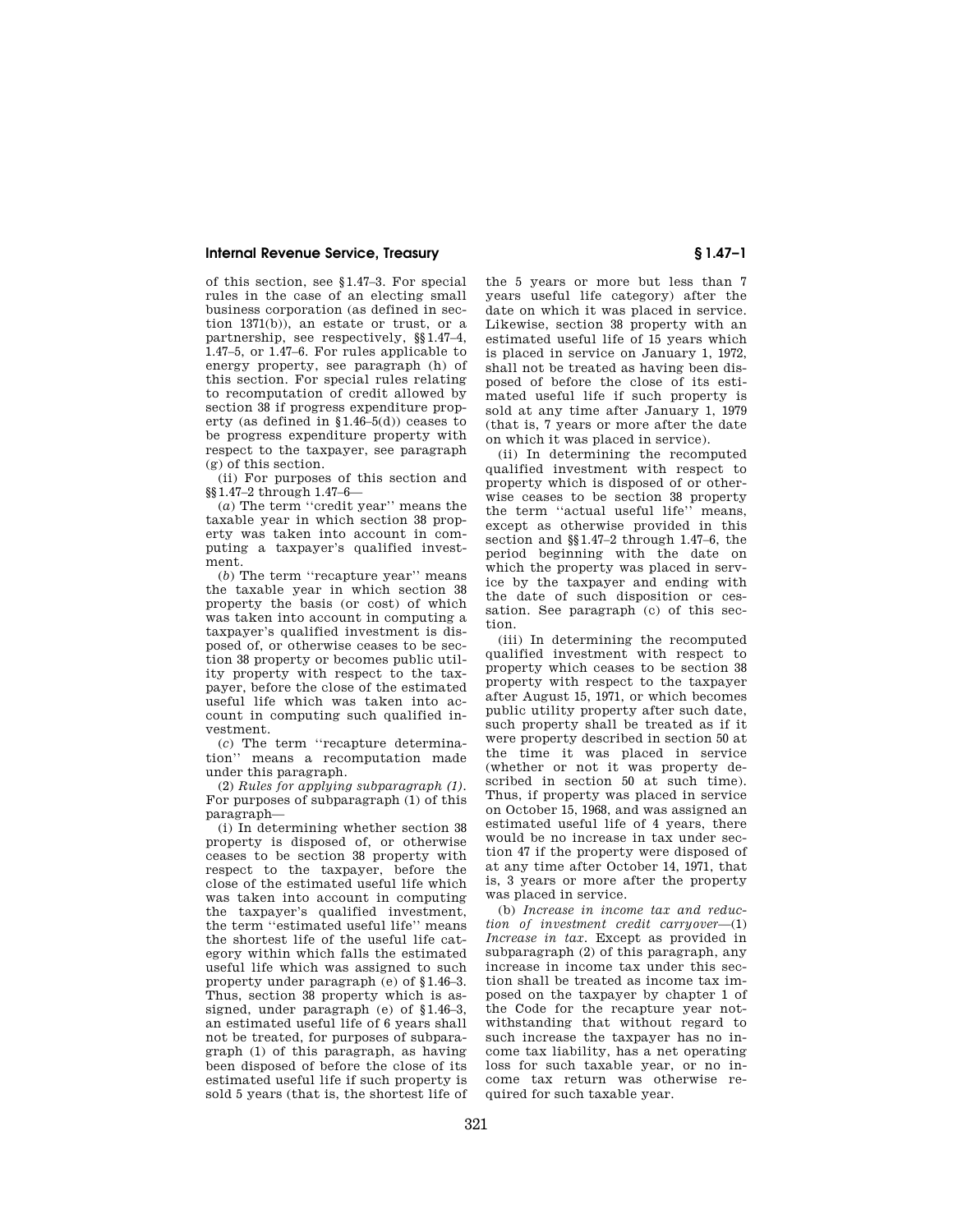(2) *Special rule.* Any increase in income tax under this section shall not be treated as income tax imposed on the taxpayer by chapter 1 of the Code for purposes of determining the amount of the credits allowable to such taxpayer under—

(i) Section 33 (relating to taxes of foreign countries and possessions of United States),

(ii) Section 34 (relating to dividends received by individuals before January 1, 1965),

(iii) Section 35 (relating to partially tax-exempt interest received by individuals),

(iv) Section 37 (relating to retirement income), and

(v) Section 38 (relating to investment in certain depreciable property).

(3) *Reduction in credit allowed as a result of a net operating loss carryback.* (i) If a net operating loss carryback from the recapture year or from any taxable year subsequent to the recapture year reduces the amount allowed as a credit under section 38 for any taxable year up to and including the recapture year, then there shall be a new recapture determination under paragraph (a) of this section for each recapture year affected, taking into account the reduced amount of credit allowed after application of the net operating loss carryback.

(ii) Subdivision (i) of this subparagraph may be illustrated by the following examples:

*Example 1.* (*a*) X Corporation, which makes its return on the basis of a calendar year, acquired and placed in service on January 1, 1962, an item of section 38 property with a basis of \$10,000 and an estimated useful life of 8 years. The amount of qualified investment with respect to such asset was \$10,000. For the taxable year 1962, X Corporation's credit earned of \$700 (7 percent of \$10,000) was allowed under section 38 as a credit against its liability for tax of \$700. In 1963 and 1964 X Corporation had no liability for tax and placed in service no section 38 property. On January 3, 1963, such item of section 38 property was sold to Y Corporation. Since the actual useful life of such item was only 1 year, there was a recapture determination under paragraph (a) of this section. The income tax imposed by chapter 1 of the Code on X Corporation for the taxable year 1963 was increased by the \$700 decrease in its credit earned for the taxable year 1962 (that is, the

**§ 1.47–1 26 CFR Ch. I (4–1–09 Edition)** 

\$700 original credit earned minus zero recomputed credit earned).

(*b*) For the taxable year 1965, X Corporation has a net operating loss which is carried back to the taxable year 1962 and reduces its liability for tax, as defined in paragraph (c) of §1.46–1, for such taxable year to \$200. As a result of such net operating loss carryback, X Corporation's credit allowed under section 38 for the taxable year 1962 is limited to \$200 and the excess of \$500 (\$700 credit earned minus \$200 limitation based on amount of tax) is an investment credit carryover to the taxable year 1963.

(*c*) For 1965, there is a recapture determination under subdivision (i) of this subparagraph for the 1963 recapture year. The \$700 increase in the income tax imposed on X Corporation for the taxable year 1963 is redetermined to be \$200 (that is, the \$200 credit allowed after taking into account the 1965 net operating loss minus zero credit which would have been allowed taking into account the 1963 recapture determination). In addition, X Corporation's \$500 investment credit carryover to the taxable year 1963 is reduced by \$500 (\$700 minus \$200) to zero and X Corporation is entitled to a \$500 refund of the tax paid as a result of the 1963 determination.

*Example 2.* (*a*) X Corporation, which makes its returns on the basis of a calendar year, acquired and placed in service on January 1, 1962, an item of section 38 property with a basis of \$10,000 and an estimated useful life of 8 years. The amount of qualified investment with respect to such asset was \$10,000. For the taxable year 1962, X Corporation's credit earned of \$700 (7 percent of \$10,000) was allowed under section 38 as a credit against its liability for tax of \$700. In 1963 and in 1964 X Corporation had no liability for tax and placed in service no section 38 property. On January 3, 1965, such item of section 38 property is sold to Y Corporation. For the taxable year 1965, X Corporation has a net operating loss which is carried back to the taxable year 1962 and reduces its liability for tax, as defined in paragraph (c) of §1.46–1, for such taxable year to \$100.

(*b*) As a result of such net operating loss carryback, X Corporation's credit allowed under section 38 for the taxable year 1962 is limited to \$100 and the excess of \$600 (\$700 credit earned minus \$100 limitation based on amount of tax) is an investment credit carryover to the taxable year 1963.

(*c*) Since the actual useful life of the item of section 38 property sold to Y Corporation was only 3 years, there is a recapture determination under paragraph (a) of this section. X Corporation's \$600 investment credit carryover to 1963 is reduced by \$600 to zero. The income tax imposed by chapter 1 of the Code on X Corporation for the taxable year 1965 is increased by the \$100 reduction in credit allowed by section 38 for 1962.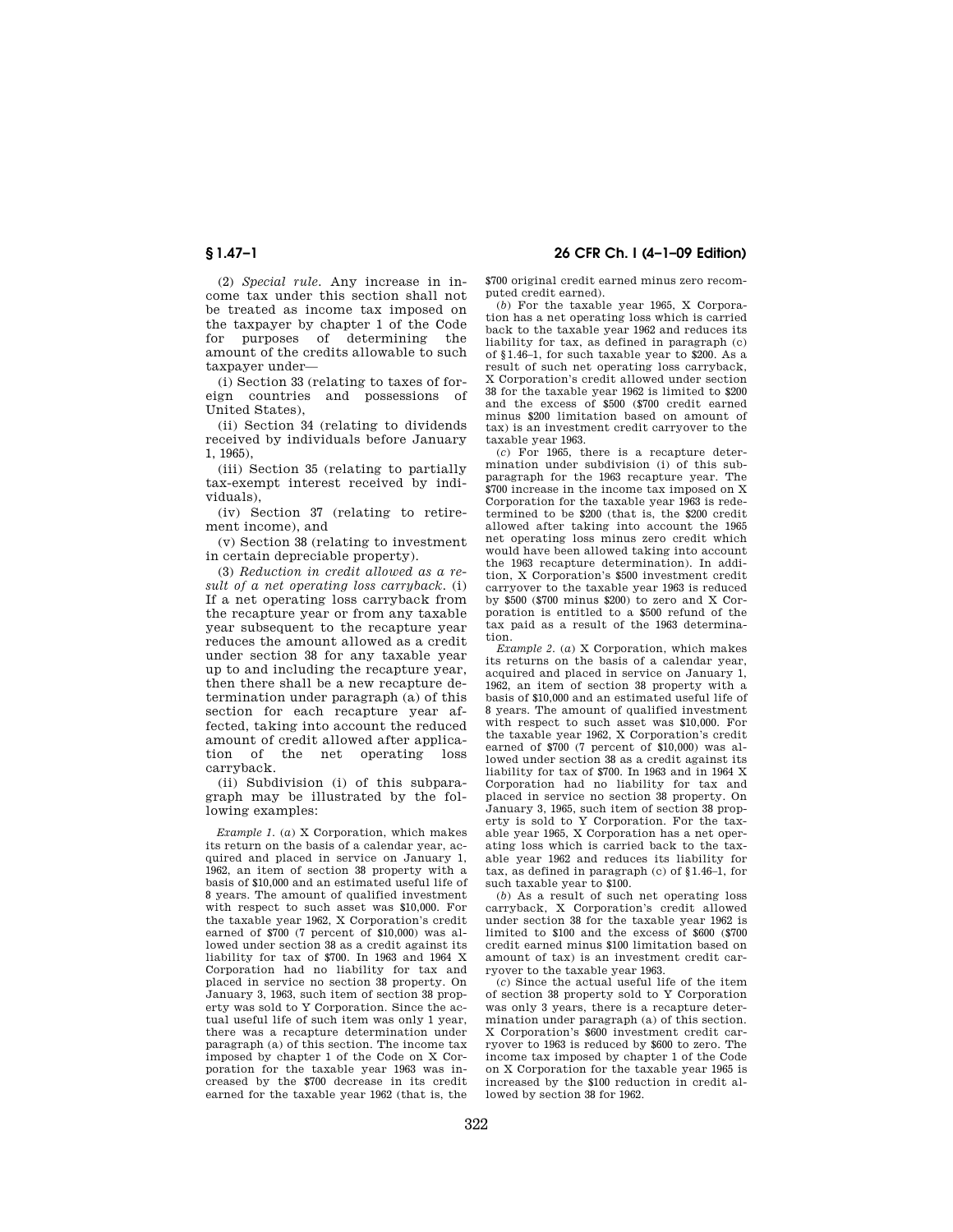(4) *Statement of recomputation.* The taxpayer shall attach to his income tax return for the recapture year a separate statement showing in detail the computation of the increase in income tax imposed on such taxpayer by chapter 1 of the Code and the reduction in any investment credit carryovers.

(c) *Date placed in service and date of disposition or cessation*—(1) *General rule.*  For purposes of this section and §§1.47– 2 through 1.47–6, in determining the actual useful life of section 38 property—

(i) Such property shall be treated as placed in service on the first day of the month in which such property is placed in service. The month in which property is placed in service shall be determined under the principles of paragraph (d) of §1.46–3.

(ii) If during the taxable year such property ceases to be section 38 property with respect to the taxpayer—

(*a*) As a result of the occurrence of an event on a specific date (for example, a sale, transfer, retirement or other disposition), such cessation shall be treated as having occurred on the actual date of such event.

(*b*) For any reason other than the occurrence of an event on a specific date (for example, because such property is used predominantly in connection with the furnishing of lodging during such taxable year), such cessation shall be treated as having occurred on the first day of such taxable year.

(2) *Special rule.* Notwithstanding subparagraph (1) of this paragraph, if a taxpayer uses an averaging convention (see  $$1.167(a)(10)$ ) in computing depreciation with respect to section 38 property, then, for purposes of this section and §§1.47–2 through 1.47–6, he may use the assumed dates of additions and retirements in determining the actual useful life of such property provided such assumed dates are used consistently for purposes of subpart B of part IV of subchapter A of chapter 1 of the Code with respect to all section 38 property for which such convention is used for purposes of depreciation. This subparagraph shall not apply in any case where from all the facts and circumstances it appears that the use of such assumed dates results in a substantial distortion of the investment credit allowed by section 38. Thus, for

example, if the taxpayer computes depreciation under a convention under which the average of the beginning and ending balances of the asset account for the taxable year are taken into account, he may use July 1 as the assumed date of all additions and retirements to such account. Similarly, if the taxpayer computes depreciation under a convention under which the average of the beginning and ending balances of the asset account for each month is taken into account, he may use the date determined by reference to the weighted average of the monthly averages as the assumed date of all additions and retirements to such account.

(3) *Example.* This paragraph may be illustrated by the following example:

*Example.* Assume that section 38 property is placed in service (within the meaning of paragraph (d) of §1.46–3) on December 1, 1965 (thus, the credit is treated as being earned in 1965) but under the taxpayer's depreciation practice the period for depreciation with respect to such property begins on January 1, 1966, and that the property is actually retired on December 2, 1970. Under the general rule of subparagraph (1) of this paragraph, the property is treated as placed in service on December 1, 1965, and as ceasing to be section 38 property with respect to the taxpayer on December 2, 1970, even though under the taxpayer's depreciation practice the period for depreciation with respect to such property begins on January 1, 1966, and terminates on January 1, 1971. However, under the special rule of subparagraph (2) of this paragraph the taxpayer may determine the actual useful life of the property by reference to the assumed dates of January 1, 1966, and January 1, 1971.

(d) *Examples.* Paragraphs (a) through (c) of this section may be illustrated by the following examples:

*Example 1.* (i) X Corporation, which makes its returns on the basis of the calendar year, acquired and placed in service on January 1, 1962, three items of section 38 property each with a basis of \$12,000 and an estimated useful life of 15 years. The amount of qualified investment with respect to each such asset was \$12,000. For the taxable year 1962, X Corporation's credit earned of \$2,520 was allowed under section 38 as a credit against its liability for tax of \$4,000. On December 2, 1965, one of the items of section 38 property is sold to Y Corporation.

(ii) The actual useful life of the item of property which is sold on December 2, 1965, is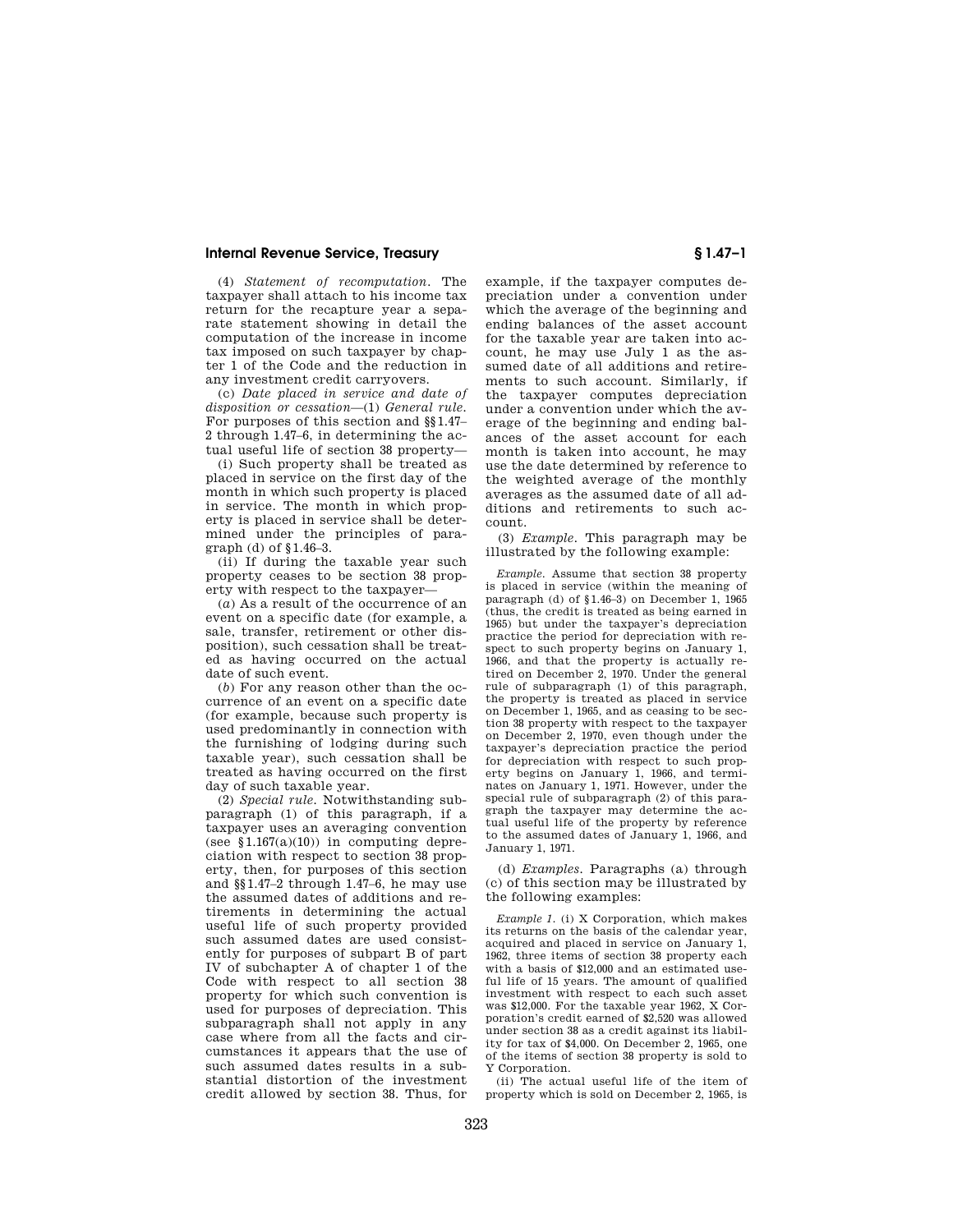three years and eleven months. The recomputed qualified investment with respect to such item of property is zero (\$12,000 basis multiplied by zero applicable percentage) and X Corporation's recomputed credit earned for the taxable year 1962 is \$1,680 (7 percent of \$24,000). The income tax imposed by chapter 1 of the Code on X Corporation for the taxable year 1965 is increased by the \$840 decrease in its credit earned for the taxable year 1962 (that is, \$2,520 original credit earned minus \$1,680 recomputed credit earned).

*Example 2.* (i) The facts are the same as in example 1 and in addition on December 2, 1966, a second item of section 38 property placed in service in the taxable year 1962 is sold to Y Corporation.

(ii) The actual useful life of the item of property which is sold on December 2, 1966, is four years and eleven months. The recomputed qualified investment with respect to such item of property is \$4,000 (\$12,000 basis multiplied by 331⁄3 percent applicable percentage) and X Corporation's recomputed credit earned for the taxable year 1962 is \$1,120 (7 percent of \$16,000). The income tax imposed by chapter 1 of the Code on X Corporation for the taxable year 1966 is increased by  $$560$  (that is,  $$1,400$   $$2,520$  original credit earned minus \$1,120 recomputed credit earned) reduced by the \$840 increase in tax for 1965).

*Example 3.* (i) The facts are the same as in example 1 except that for the taxable year 1962 X Corporation's liability for tax under section 46(a)(3) is only \$1,520. Therefore, for such taxable year X Corporation's credit allowed under section 38 is limited to \$1,520 and the excess of \$1,000 (\$2,520 credit earned minus \$1,520 limitation based on amount of tax) is an unused credit. Of such \$1,000 unused credit, \$100 is allowed as a credit under section 38 for the taxable year 1963, \$100 is allowed for 1964, and \$800 is carried to the taxable year 1965.

(ii) The actual useful life of the item of property which is sold on December 2, 1965, is three years and eleven months. The recomputed qualified investment with respect to such item of property is zero (\$12,000 basis multiplied by zero applicable percentage) and X Corporation's recomputed credit earned for the taxable year 1962 is \$1,680 (7 percent of \$24,000). If such \$1,680 recomputed credit earned had been taken into account in place of the \$2,520 original credit earned, X's credit allowed for 1962 would have been \$1,520, and of the \$160 unused credit from 1962 \$100 would have been allowed as a credit under section 38 for 1963, and \$60 would have been allowed for 1964. X Corporation's \$800 investment credit carryover to the taxable year 1965 is reduced by \$800 to zero. The income tax imposed by chapter 1 of the Code on X Corporation for the taxable year 1965 is increased by \$40 (that is, the aggregate re-

**§ 1.47–1 26 CFR Ch. I (4–1–09 Edition)** 

duction in the credits allowed by section 38 for 1962, 1963, and 1964).

*Example 4.* (i) X Corporation, which makes its returns on the basis of the calendar year, acquired and placed in service on November 1, 1962, an item of section 38 property with a basis of \$12,000 and an estimated useful life of 10 years. The amount of qualified investment with respect to such property was \$12,000. For the taxable year 1962, X Corporation's credit earned of \$840 was allowed under section 38 as a credit against its liability for tax of \$840. For each of the taxable years 1963 and 1964 X Corporation's liability for tax was zero and its credit earned was \$400; therefore, for each of such years its unused credit was \$400. For the taxable year 1965 its liability for tax was \$200 and its credit earned was zero; therefore, \$200 of the \$400 unused credit from 1963 was allowed as credit for 1965 and \$600 (\$200 from 1963 and \$400 from 1964) is an investment credit carryover to 1966. On February 2, 1966, such item of section 38 property is sold to Y Corporation.

(ii) The actual useful life of such item of property is three years and three months. The recomputed qualified investment with respect to such property is zero (\$12,000 basis multipled by zero) and X Corporation's recomputed credit earned for the taxable year 1962 is zero. If such zero recomputed credit earned had been taken into account in place of the \$840 original credit earned, the entire \$400 unused credit from 1963 (including the \$200 portion which was originally allowed as a credit for 1965) and the \$400 unused credit from 1964 would have been allowed as investment credit carrybacks against X Corporation's liability for tax of \$840 for 1962. (See §1.46–2 for rules relating to the carryback of unused credits.)

(iii) Therefore, the \$600 carryover from 1963 and 1964 to 1966 is eliminated and the income tax imposed by chapter 1 of the Code on X Corporation for the taxable year 1966 is increased by the \$240 aggregate reduction in the credits allowed by section 38 for the taxable years 1962 and 1965 (that is, \$1,040 credit allowed minus \$800 which would have been allowed).

*Example 5.* (i) X Corporation, which makes its returns on the basis of the calendar year, acquired and placed in service on November 1, 1962, an item of section 38 property with a basis of \$10,000 and an estimated useful life of 8 years. The amount of qualified investment with respect to such asset was \$10,000. For the taxable year 1962, X Corporation's credit earned of \$700 was allowed as a credit against its liability for tax. For each of the taxable years 1963, 1964, and 1965 X had no taxable income. On July 3, 1966, the item of section 38 property is sold to Y Corporation. For the taxable year 1966 X Corporation has a net operating loss of \$3,000.

(ii) The actual useful life of the item of property is three years and eight months.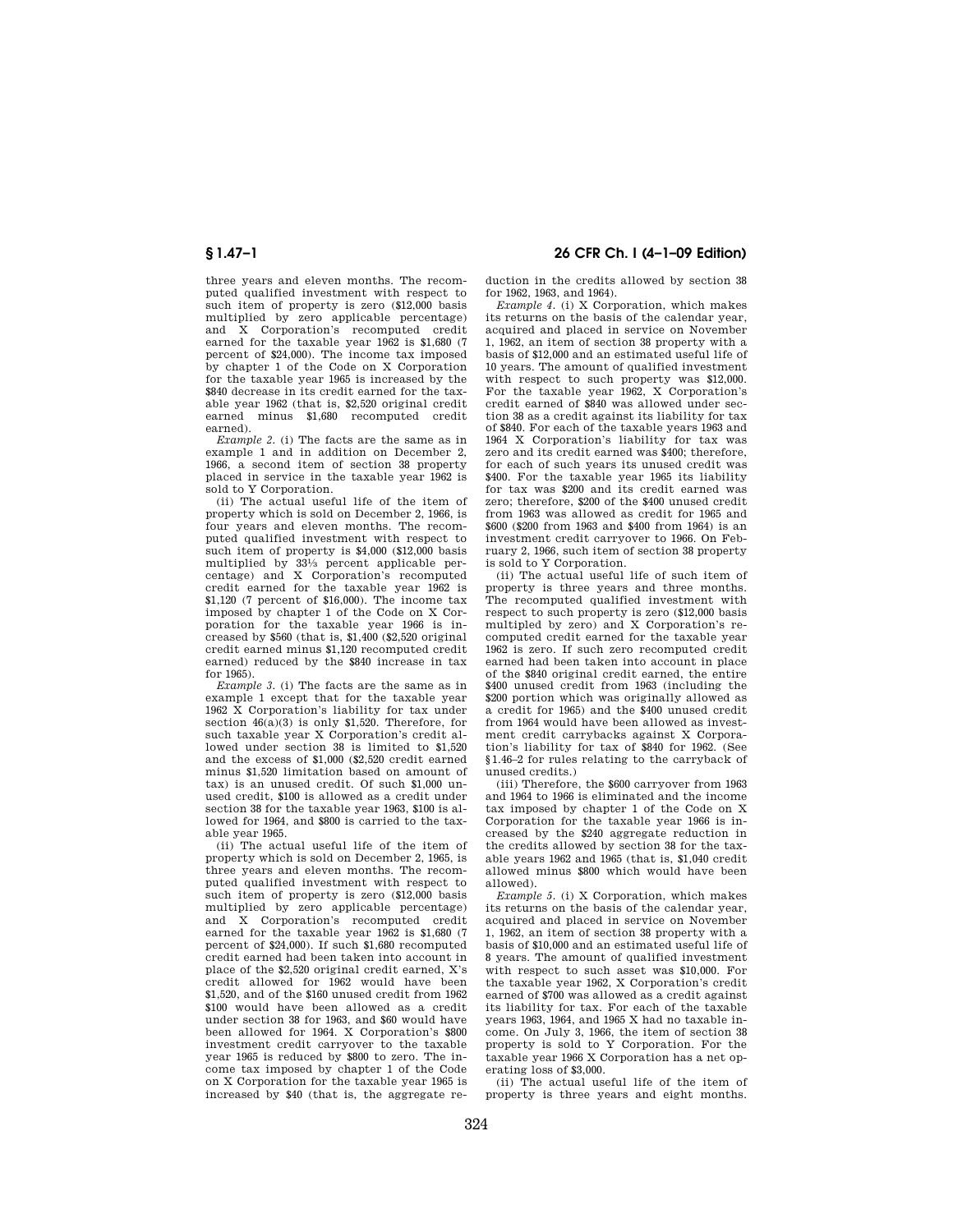The recomputed qualified investment with respect to such item of property is zero and X Corporation's recomputed credit earned for the taxable year 1962 is zero. Notwithstanding the \$3,000 net operating loss for the taxable year 1966, the income tax imposed by chapter 1 of the Code on X Corporation for such year is \$700 (that is, the decrease in its credit earned for the taxable year 1962).

(e) *Identification of property*—(1) *General rule*—(i) *Record requirements.* In general, the taxpayer must maintain records from which he can establish, with respect to each item of section 38 property, the following facts:

(*a*) The date the property is disposed of or otherwise ceases to be section 38 property,

(*b*) The estimated useful life which was assigned to the property under paragraph (e) of §1.46–3,

(*c*) The month and the taxable year in which the property was placed in service, and

(*d*) The basis (or cost), actually or reasonably determined, of the property.

(ii) *Recapture determination.* For purposes of determining whether section 38 property is disposed of, or otherwise ceases to be section 38 property with respect to the taxpayer, before the close of its estimated useful life, and for purposes of determining recomputed qualified investment, the taxpayer must establish from his records the facts required by subdivision (i) of this subparagraph.

(iii) *Examples.* If the taxpayer fails to maintain records from which he can establish the facts required by subdivision (i) of this subparagraph, then this section shall be applied to the taxpayer in the manner indicated in the following examples:

*Example 1.* Corporation X, organized on January 1, 1964, files its income tax return on the basis of a calendar year. During the years 1964 and 1965, X places in service several items of machinery to which it assigns estimated useful lives of 8 years. X places the items of machinery in a composite account for purposes of computing depreciation. When X's 1966 return is being audited, X is unable to establish whether the items placed in service in 1964 and 1965 were still on hand at the end of 1966. Therefore, for purposes of paragraph (a) of this section, X is treated as having disposed of, in 1966, all of the items of machinery placed in service in 1964 and 1965.

*Example 2.* Corporation Y, organized on January 1, 1960, files its income tax return on the basis of a calendar year. During each of the years 1960 through 1965, Y places in service four items of machinery to each of which it assigns an estimated useful life of 8 years for depreciation purposes (and for purposes of computing qualified investment for relevant years). Y places the items of machinery in a composite account for purposes of computing depreciation (and for purposes of computing qualified investment for relevant years). When Y's 1965 return is being audited, Y can establish that it retired during 1965 only six items of this machinery. However, Y cannot establish the date on which these six items were placed in service, nor can Y establish that the items placed in service in 1963 or 1964 are still on hand as of the end of 1965. No previous recapture has taken place with respect to any of the items placed in service in 1963 or 1964. Assuming that paragraph (e) (2) and (3) of this section is not applicable, Y is treated, for purposes of paragraph (a) of this section, as having disposed of, in 1965, the four items placed in service in 1964, the most recent year before 1965 in which such property was placed in service, and two items from 1963, the next most recent year.

*Example 3.* The facts are the same as in example 2 except that when Y's 1966 return is being audited, Y can establish from its records that all four items placed in service in 1965 are still on hand and that only three items were retired in 1966. For purposes of paragraph (a) of this section, Y is treated as having disposed of, in 1966, the two remaining items of machinery placed in service in 1963, and one of the items placed in service in 1962.

(2) *Treatment of ''mass assets''.* (i) If, in the case of mass assets (as defined in subparagraph (4) of this paragraph), it is impracticable for the taxpayer to maintain records from which he can establish with respect to each item of section 38 property the facts required by subparagraph (1) of this paragraph, and if he adopts other reasonable recordkeeping practices, consonant with good accounting and engineering practices, and consistent with his prior recordkeeping practices, then he may substitute data from an appropriate mortality dispersion table. An appropriate mortality dispersion table must be based on an acceptable sampling of the taxpayer's actual experience or other acceptable statistical or engineering techniques. In lieu of such mortality dispersion table, the taxpayer may use a standard mortality dispersion table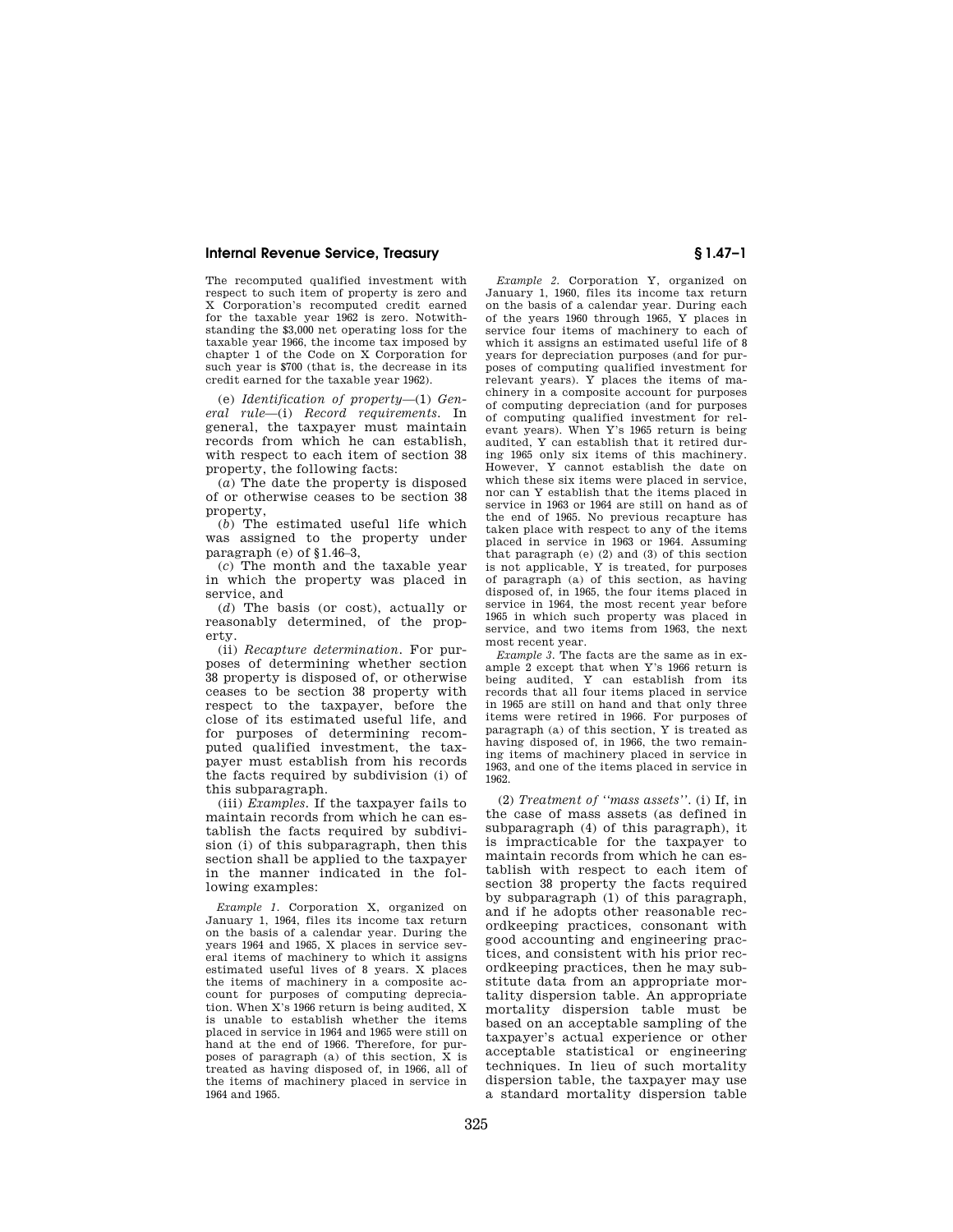prescribed by the Commissioner. If the taxpayer uses such standard mortality dispersion table for any taxable year, it must be used for all subsequent taxable years unless the taxpayer obtains the consent of the Commissioner to change. If mass assets are placed in a multiple asset account and if the depreciation rate for such account is based on the maximum expected life of the longest lived asset in such account, in applying a mortality dispersion table (including a standard mortality dispersion table) the average expected useful life of the mass assets in such account must be used.

(ii) Subdivision (i) of this subparagraph shall not apply with respect to assets placed in service in a taxable year ending on or after June 30, 1967, and beginning before January 1, 1971, or with respect to assets placed in service for a taxable year beginning after December 31, 1970, for which the taxpayer has not made the election provided by section 167(m), unless the estimated useful lives which were assigned to such assets for purposes of determining qualified investment—

(*a*) Were separate lives based on the estimated range of years taken into account in establishing the average useful life of assets similar in kind under paragraph  $(e)(3)(ii)(b)$  of §1.46–3, and

(*b*) Were determined by use of a mortality dispersion table (including a standard mortality dispersion table).

(iii) Any standard mortality dispersion table prescribed by the Commissioner shall be based on average useful life categories and with respect to each category shall contain five columns, the first four of which shall state the percentage of property assumed to have a useful life of—

Column (1): Less than 4 years,

Column (2): 4 years or more but less than 6 years,

Column (3): 6 years or more but less than 8 years, and

Column (4): 8 years or more.

The fifth column shall show the total qualified investment as a percentage and shall be used in connection with the determination to be made under  $$1.46-3(e)(3)(iii)$ . In the case of a table which is to apply to property which is described in section 50 or to property which is treated as property described

**§ 1.47–1 26 CFR Ch. I (4–1–09 Edition)** 

in section 50 under paragraph (a)(2)(iii) of this section, this subdivision shall be applied by substituting ''3 years'' for ''4 years'', ''5 years'' for ''6 years'', and ''7 years'' for ''8 years''.

(iv) Whenever the standard mortality dispersion table is used for a taxable year under subdivision (i) of this subparagraph (whether or not such table was used in determining qualified investment), the percentage of property shown in column (1) of the table shall (for purposes of section 47, this section, and §§1.47–2 through 1.47–6) be deemed to have been disposed of on the day before the expiration of the 4-year period beginning on the date on which it was considered as placed in service under §1.47–1(c); the percentage of property shown in column (2) of the table shall be deemed to have been disposed of on the day before the expiration of the 6 year period beginning on the date on which it was so considered as placed in service; and the percentage of property shown in column (3) shall be deemed to have been disposed of on the day before the expiration of the 8-year period beginning on the date on which it was so considered as placed in service. In applying this subdivision for purposes of recomputing qualified investment, the proper average useful life category shall be used whether or not such category was used in determining qualified investment. In the case of property which is described in section 50 or property which is treated as property described in section 50 under paragraph  $(a)(2)(iii)$  of this section (other than property the qualified investment with respect to which was determined by use of the standard or an appropriate mortality dispersion table), this subdivision shall be applied by substituting "3-year period" for "4-year period", "5-<br>year period" for "6-year period", and<br>" year period" for "6-year period" ''7-year period'' for ''8-year period''.

(v) In lieu of using subdivision (iv) of this subparagraph for purposes of recomputing qualified investment, a taxpayer may, for the first recapture year (as defined in paragraph  $(a)(1)(ii)(b)$  of this section) to which such subdivision (iv) would otherwise apply with respect to any mass asset account, recompute qualified investment on the basis of the difference between (*a*) the proper total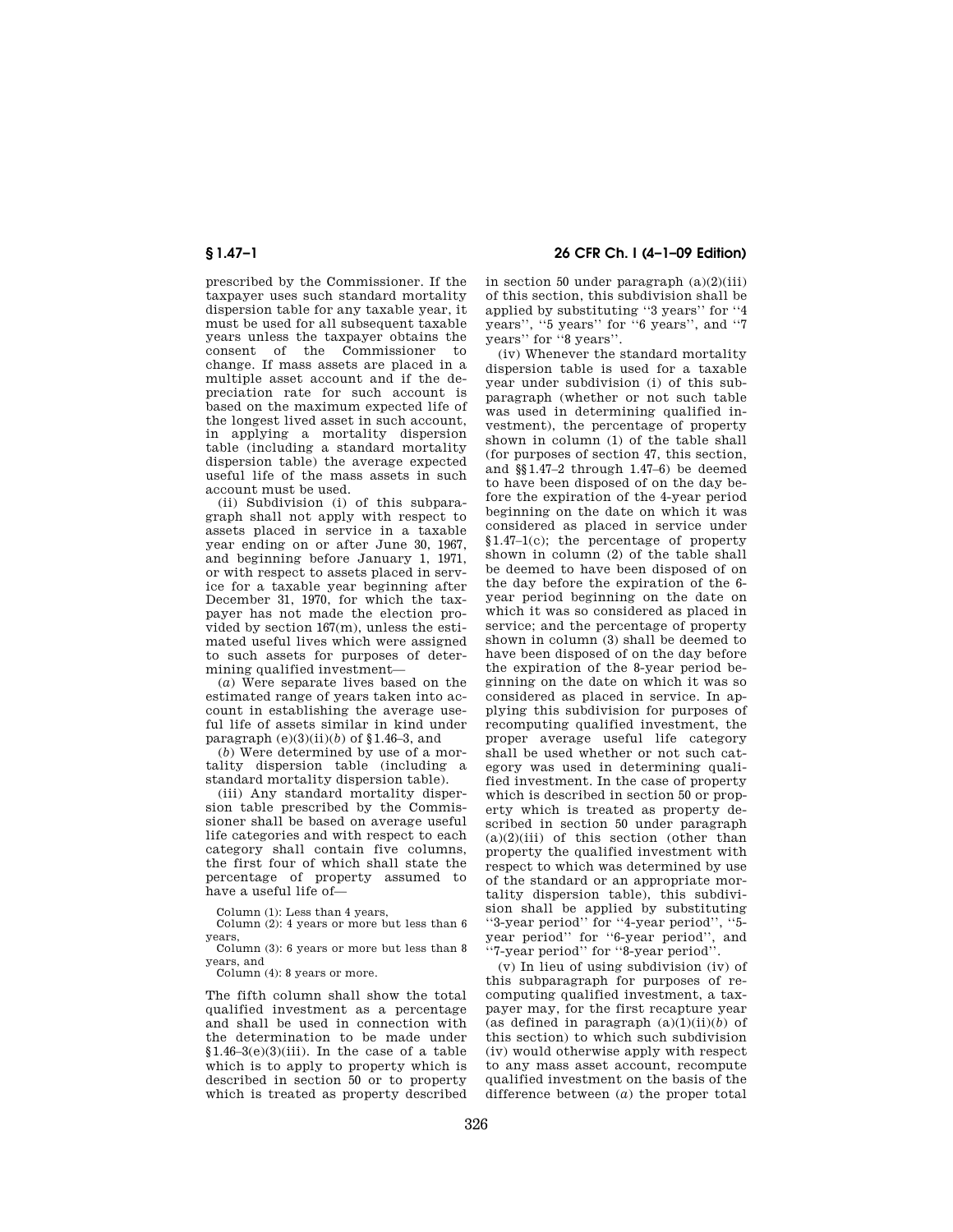qualified investment based on the percentage shown in column (5) of the table, and (*b*) the total qualified investment actually claimed by the taxpayer for the year in which the property was placed in service.

*Example.* Assume that the taxpayer places in service during 1963 mass assets costing him \$100,000, that he places these assets in a multiple asset account for which he properly claims a useful life of 6 years and a qualified investment of \$66,667 (2⁄3× \$100,000), and that he is allowed an investment credit of \$4,667.67. When the taxpayer's 1967 return is being audited he is unable to establish that any of the mass assets placed in service in 1963 were still on hand at the end of 1967.

The taxpayer elects to use the standard mortality dispersion table prescribed by the Commissioner to determine the amount of recapture with respect to these mass assets. Assume that the table prescribed by the Commissioner shows with respect to mass assets with an average useful life of 6 years the following:

| Percent of property assumed to have a useful life<br>∩f— |                                                        |                                                        |                           | Total                                              |
|----------------------------------------------------------|--------------------------------------------------------|--------------------------------------------------------|---------------------------|----------------------------------------------------|
| Less than<br>4 years<br>(1)                              | 4 years or<br>more, but<br>less than<br>6 years<br>(2) | 6 years or<br>more, but<br>less than<br>8 years<br>(3) | 8 years or<br>more<br>(4) | qualified<br>invest-<br>ment (per-<br>cent)<br>(5) |
| 15.87                                                    | 34.13                                                  | 34.13                                                  | 15.87                     | 50.00                                              |

(*a*) Under these circumstances 15.87 percent of the mass assets placed in service in 1963 are deemed to have been disposed of during 1967. With respect to these assets, the amount of qualified investment for 1963 was  $$10,580$  ( $$15,870\times2%$ ) and the amount of credit earned was \$740.60 (7 percent of \$10,580), whereas the recomputed qualified investment is zero and the recomputed credit earned is zero. Thus, the tax imposed by chapter 1 of the Code for 1967 is increased by \$740.60.

(*b*) No recapture determination is required for 1968 since no assets are deemed to have been disposed of in that year. During 1969, 34.13 percent of the mass assets placed in service in 1963 are deemed to have been disposed of. With respect to these assets, the amount of qualified investment for 1963 was \$22,753.34 (\$34,130×2⁄3) and the amount of credit earned was \$1,592.73 (7 percent of \$22,753.34), whereas the recomputed qualified investment is  $$11,376.67$   $($34,130\times\frac{1}{3})$  and the recomputed credit earned is \$796.37 (7 percent of \$11,376.67). Thus, the tax imposed by chapter 1 of the Code for 1969 is increased by \$796.36 (\$1,592.73 minus \$796.37).

(*c*) If the taxpayer chooses to recompute qualified investment by using the method provided in subdivision (v) of this subparagraph, the increase in tax for 1967 (the first recapture year) would be \$1,167.67, *i.e.*, the original credit earned, \$4,667.67, minus the recomputed credit earned, \$3,500 (50 percent, the percentage shown in column (5), of \$100,000 multiplied by 7 percent). As long as the same average useful life category reflects the taxpayer's experience for subsequent years, no recapture determination will be required for any future year, except as provided by subparagraph (3)(iv) of this paragraph.

(vi) Subdivision (i) of this subparagraph shall not apply with respect to section 38 property to which an election under section 167(m) applies unless the taxpayer assigns actual retirements of such section 38 property for all taxable years to the same vintage account for purposes of section 47 and for purposes of computing the allowance for depreciation under section 167. The assignment of actual retirements of section 38 property for a taxable year to particular vintage accounts may be made on the basis of an appropriate mortality dispersion table (based on an acceptable sampling of the taxpayer's actual experience or other statistical or engineering techniques) or on the basis of a standard mortality dispersion table prescribed by the Commissioner. If the taxpayer assigns actual retirements for any taxable year to particular vintage accounts on the basis of such standard mortality dispersion table, actual retirements for all subsequent taxable years must be assigned to particular vintage accounts on the basis of such table. Actual retirements of section 38 property for a taxable year shall be assigned to particular vintage accounts  $hv$ —

(*a*) Determining the expected retirements for such taxable year from each vintage account containing such section 38 property, and

(*b*) Ratably allocating such actual retirements to each vintage account containing such section 38 property.

However, the unadjusted basis of retired assets assigned to any particular vintage account shall not exceed the unadjusted basis of the property contained in such account.

(3) *Special rules.* (i) Taxpayers who properly determine estimated useful lives under  $$1.46-3(e)(3)$  (ii)(*b*) or (iii) may treat such assets as having been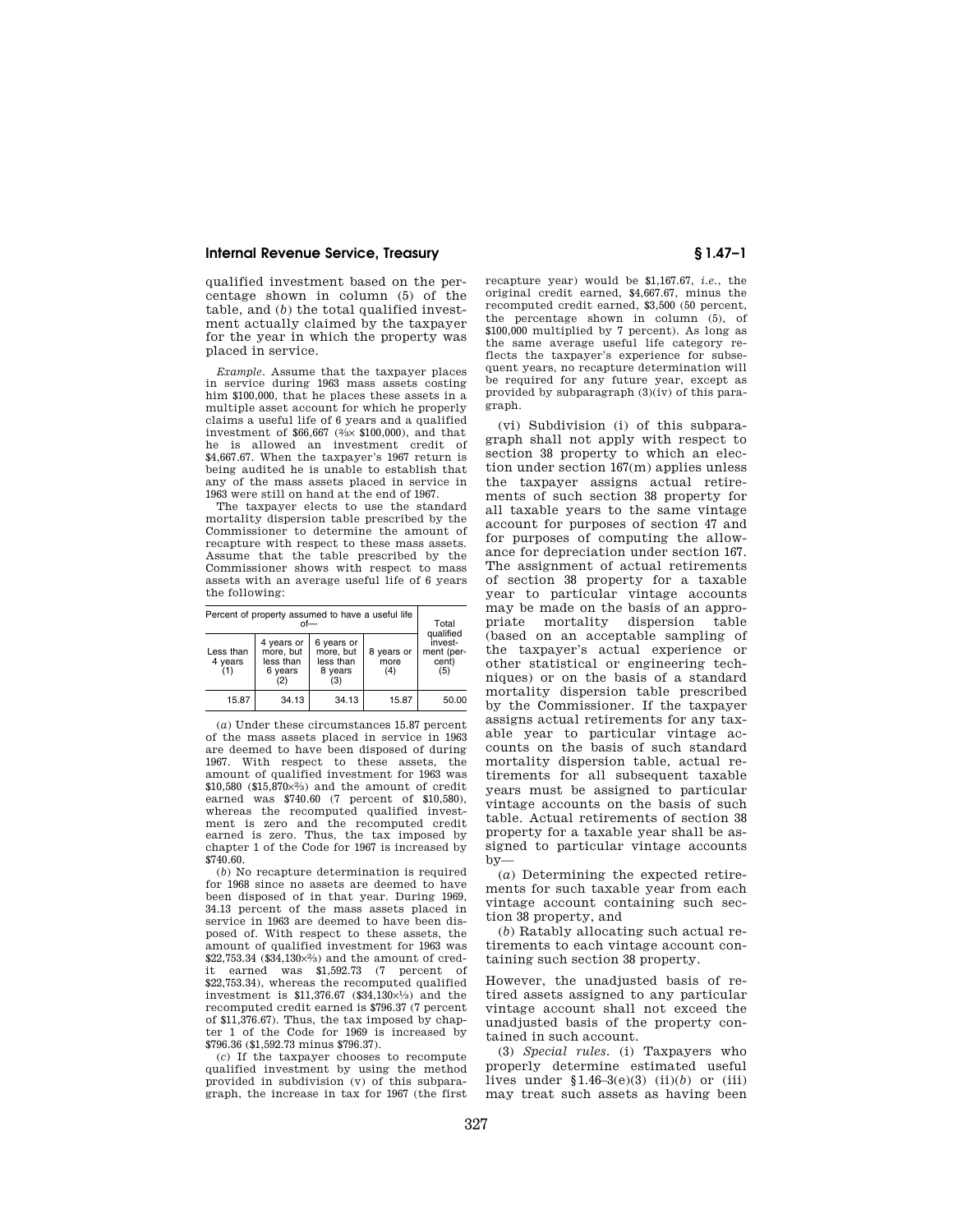# **§ 1.47–1 26 CFR Ch. I (4–1–09 Edition)**

disposed of or having ceased to be section 38 assets in the order of the estimated useful lives that were assigned to such assets. Thus, the asset that is first disposed of or first ceases to be section 38 property may be treated as the asset to which there was assigned the shortest estimated useful life; the next asset disposed of or ceasing to be section 38 property may be treated as the asset to which there was assigned the second shortest life, etc.

(ii) In the case of taxpayers who use the rule of subdivision (i) of this subparagraph with respect to mass assets for which the estimated useful life was determined under §1.46–3(e)(3)(iii), if the dispersion shown by the mortality dispersion table effective for a taxable year subsequent to the credit year is the same as the dispersion shown by the mortality table that was effective for the credit year (for example, if the same average useful life on the standard mortality dispersion table reflects the taxpayer's experience for both such years), no recapture determination is required for such subsequent taxable year.

(iii) Notwithstanding subdivision (i) of this subparagraph, taxpayers who, for purposes of determining qualified investment, do not use a mortality dispersion table with respect to certain section 38 assets similar in kind but who consistently assign under paragraph  $(e)(3)(ii)(b)$  of  $\{1.46-3$  to such assets separate lives based on the estimated range of years taken into consideration in establishing the average useful life of such assets, may select the order in which such assets shall be considered as having been disposed of, regardless of the taxable years in which such assets were placed in service. If a taxpayer uses the method provided in this subdivision to determine that any asset is considered as having been disposed of, then, in addition to complying with the record requirements of subparagraph  $(1)(i)$  of this paragraph, such taxpayer must maintain records from which he can establish to the satisfaction of the district director that such asset has not previously been considered as having been disposed of. In addition, if, for any taxable year, a taxpayer uses the method provided in this subdivision for any

asset, he must use for such year and for each subsequent taxable year (unless he obtains the district director's consent to change) with respect to all assets similar in kind to such asset—

(*a*) The method of determining estimated useful lives described in paragraph  $(e)(3)(ii)(b)$  of §1.46–3, and

(*b*) The method he has selected under this subdivision for determining the order in which such assets are considered as having been disposed of.

A request by a taxpayer to obtain the district director's consent to change a system or method described in this subdivision with respect to assets similar in kind must be submitted to the district director on or before the last day of the taxable year with respect to which the change is sought.

(iv) Notwithstanding subdivisions (i), (ii), and (iii) of this subparagraph, there shall be taken into account separately any abnormal retirement of section 38 property of substantial value for which the estimated useful life was determined under §1.46–3(e)(3) (ii)(*b*) or (iii). For definition of abnormal retirement, see paragraph (b) of  $$1.167(a)-8$ .

(4) [Reserved]

(5) *Example.* This paragraph may be illustrated by the following example:

*Example.* (i) Taxpayer A uses numerous small returnable containers in his business. It is impracticable for A to keep individual detailed records with respect to such containers which are mass assets. In 1965, A places in service 10 million containers purchased for \$1 million, and reasonably determines that each of such containers has a basis of 10 cents. A places such containers in a multiple asset account to which is assigned a 5-year average useful life for purposes of computing depreciation. A has conducted an appropriate mortality study which shows that the containers have the following estimated useful lives:

| Percent of assets          | Useful life<br>(years) |
|----------------------------|------------------------|
| 10<br>ጋበ<br>40<br>20<br>10 |                        |

A assigns separate lives to such assets based on the estimated range of years taken into account in establishing the average useful life of such containers. The qualified investment with respect to such containers is \$400,000 computed as follows: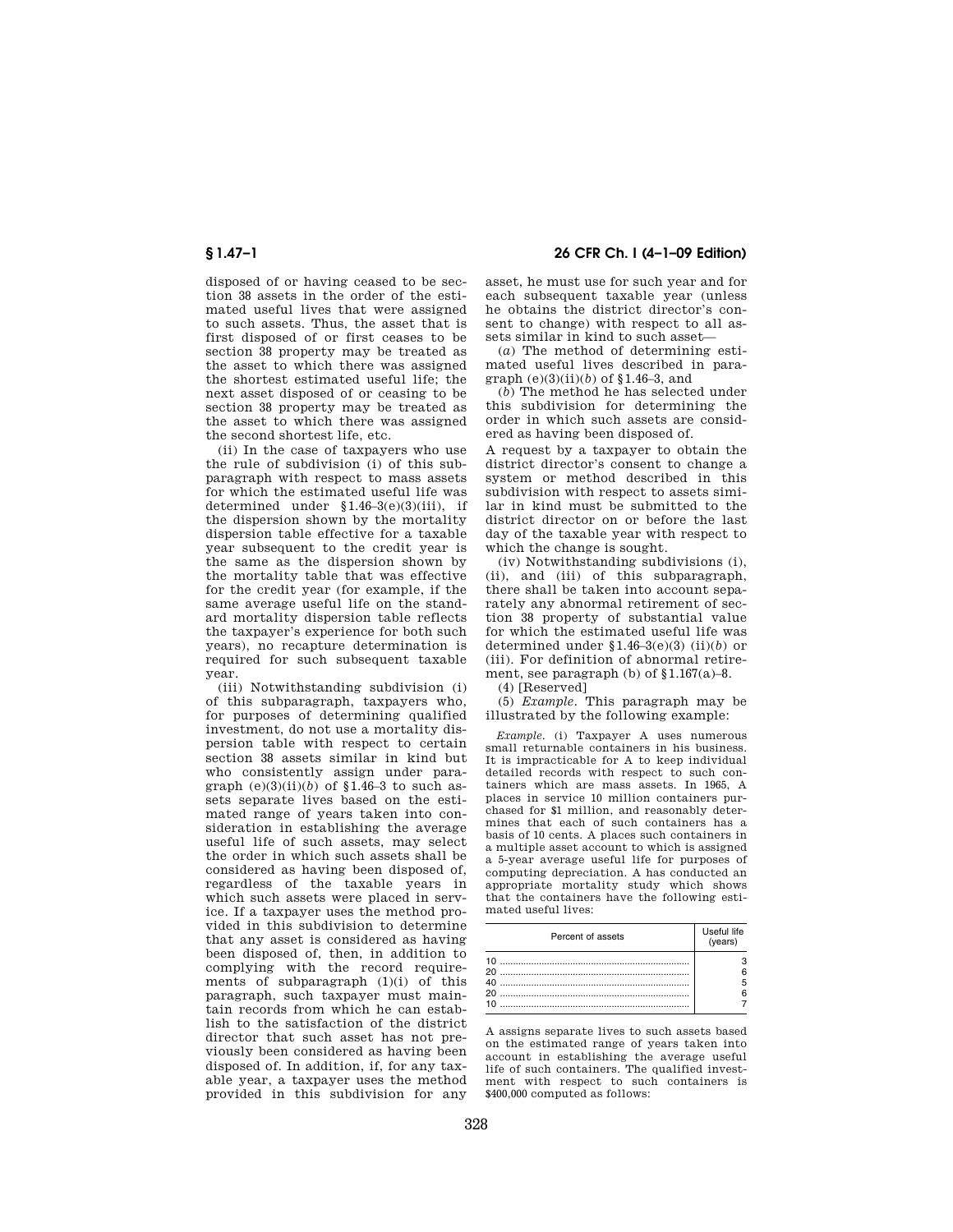| Useful life | <b>Basis</b>                               | Applicable<br>percentage                         | Qualified<br>investment                  |
|-------------|--------------------------------------------|--------------------------------------------------|------------------------------------------|
| .<br>5<br>6 | \$200,000<br>400.000<br>200.000<br>100.000 | $33\frac{1}{3}$<br>$33\frac{1}{3}$<br>66%<br>66% | \$66,666<br>133.334<br>133.334<br>66.666 |
|             |                                            |                                                  | 400.000                                  |

A's credit earned for 1965 of \$28,000 (7 percent times \$400,000) is allowed as a credit under section 38 against A's liability for tax of \$2 million. (For purposes of this example the computations of investment credit and recapture with respect to containers placed in service in years other than 1965 are omitted.) The mortality studies effective for 1966 and 1967 show that none of the containers placed in service in 1965 was retired.

(ii) A's mortality study effective with respect to 1968 shows that the containers are being retired as follows:

| Percent of assets | Useful life<br>(vears) |
|-------------------|------------------------|
|                   |                        |
|                   |                        |
|                   |                        |
|                   |                        |

Thus, the 1968 study shows that 30 percent of the 10 million containers placed in service in 1965 were retired in 1968. Under the rule of subparagraph (3)(i) of this paragraph, the 3 million containers are treated as consisting of the 1 million containers to which was assigned a 3-year useful life and the 2 million containers to which was assigned a 4-year useful life. Taking into account only the fact that 30 percent of the containers placed in service in 1965 had an actual life of less than 4 years, A's recomputed qualified investment for 1965 is \$333,333 and his recomputed credit earned is \$23,333. A's income tax for 1968 is increased by \$4,667 (\$28,000 original credit earned minus \$23,333 recomputed credit earned).

(iii) The mortality study effective for 1969 shows the same results as the mortality study effective for 1968. Thus, it shows that 2 million containers were retired in 1969 (an actual life of 4 years). Under the rule of subparagraph (3)(i) of this paragraph such 2 million containers are treated as having been among 4 million containers to which were assigned a 5-year useful life. Therefore, no recapture determination is required for 1969.

(iv) The mortality study effective for 1970 shows the same results as the mortality study effective for 1968. Thus, it shows that 3 million containers were retired in 1970 (an actual life of 5 years). Under the rule of subparagraph (3)(i) of this paragraph, the 3 million are treated as having been assigned useful lives as follows: 2 million as having been assigned a useful life of 5 years, and 1 million

as having been assigned a useful life of 6 years. Taking into account only the fact that 10 percent of the containers placed in service in 1965 had an actual life of 5 years rather than the 6 years estimated useful life assigned to them, A's recomputed qualified investment is \$300,000 and A's credit earned for 1965 is \$21,000. Thus, taking into account the 1968 recapture determination A's income tax for 1970 is increased by \$2,333.

(f) *Public utility property*—(1) *Recomputed qualified investment.* In recomputing qualified investment with respect to section 38 property which becomes public utility property (as defined in paragraph  $(g)$  of  $$1.46-3$ )

(i) If such property becomes public utility property less than 3 years from the date on which it was placed in service, then such property shall be treated as public utility property for its entire useful life.

(ii) If such property becomes public utility property 3 years or more but less than 5 years from the date on which it was placed in service, then such property shall be treated as section 38 property which is not public utility property for the first 3 years of its estimated useful life and as public utility property for the remaining period of its estimated useful life.

(iii) If such property becomes public utility property 5 years or more but less than 7 years from the date on which it was placed in service, then such property shall be treated as section 38 property which is not public utility property for the first 5 years of its estimated useful life and as public utility property for the remaining period of its estimated useful life.

If property becomes public utility property before August 16, 1971, this subparagraph shall be applied by substituting ''4 years'' for ''3 years'', ''6 years'' for ''5 years'', and ''8 years'' for ''7 years''.

(2) *Examples.* Subparagraph (1) of this paragraph may be illustrated by the following examples:

*Example 1.* (i) X Corporation, which makes its returns on the basis of the calendar year, acquired and placed in service on January 1, 1969, an item of section 38 property with a basis of \$12,000 and an estimated useful life of 8 years. The amount of qualified investment with respect to such property was \$12,000. For the taxable year 1969, X Corporation's credit earned was \$840 (7 percent of \$12,000)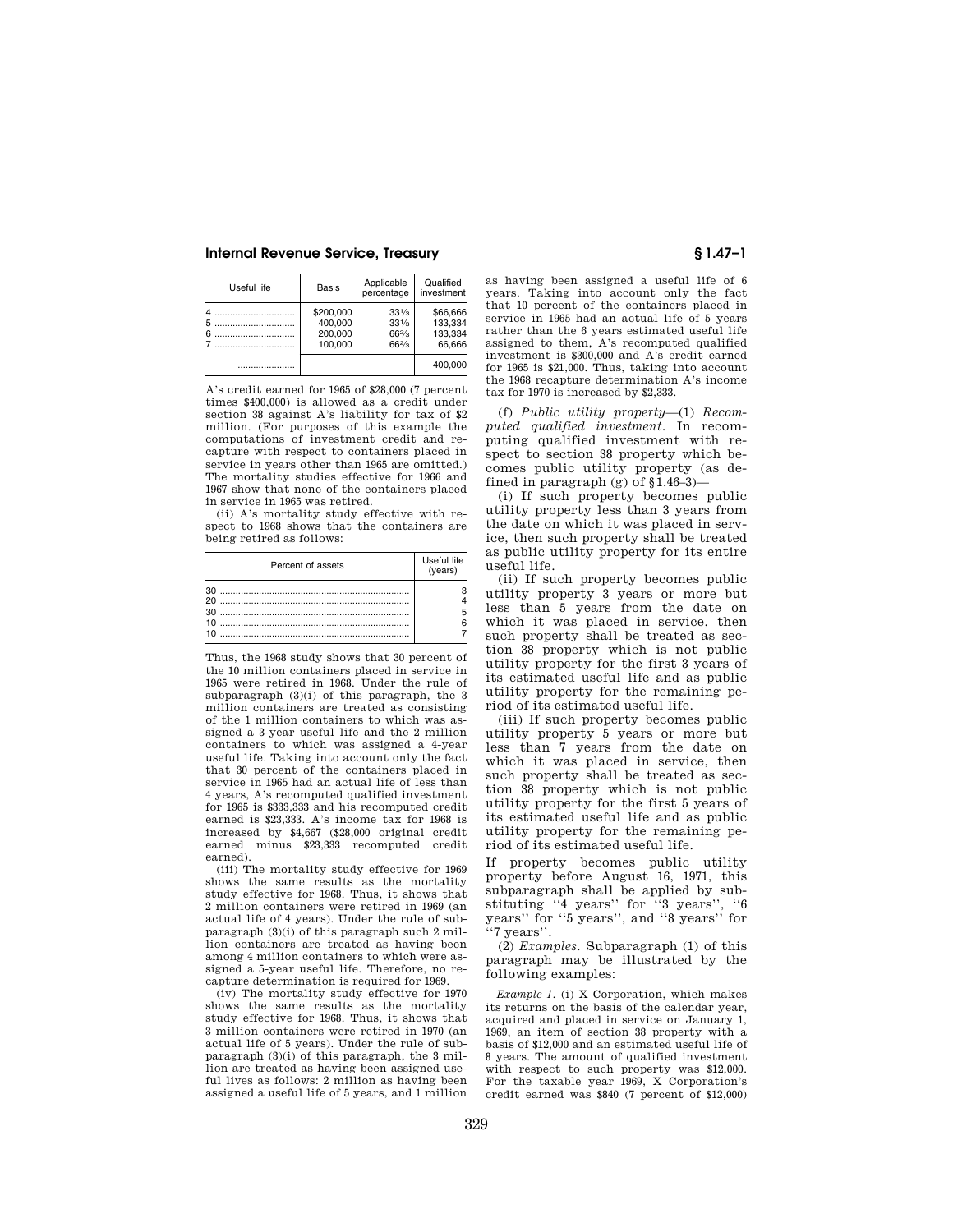and for such taxable year X Corporation was allowed under section 38 a credit of \$840 against its liability for tax. During the taxable year 1972 such property becomes public utility property (as defined in paragraph (g) of §1.46–3) with respect to X Corporation.

(ii) Such item of section 38 property is treated as section 38 property which is not public utility property for the first 3 years of its 8-year estimated useful life and is treated as public utility property for the remaining 5 years. The recomputed qualified investment with respect to such item of section 38 property is \$7,428, computed as follows:

| \$12,000 basis×331/3 percent applicable percentage                                              | \$4,000 |
|-------------------------------------------------------------------------------------------------|---------|
| \$12,000 basis $\times$ 3/ <sub>7</sub> ×66 <sup>2</sup> / <sub>3</sub> percent applicable per- |         |
|                                                                                                 | 3.428   |

Total recomputed qualified investment ..... 7,428

X Corporation's recomputed credit earned for the taxable year 1969 is \$520 (7 percent of \$7,428). The income tax imposed by chapter 1 of the Code on X Corporation for the taxable year 1972 is increased by the \$320 decrease in its credit earned for the taxable year 1969 (that is, \$840 original credit earned minus \$520 recomputed credit earned).

*Example 2.* (i) The facts are the same as in example 1 and in addition the item of section 38 property which became public utility property in 1972 is sold to Y Corporation on January 2, 1975.

(ii) The actual useful life of such item of property is 6 years. For the first 3 years of its 8-year estimated useful life such item is treated as section 38 property which is not public utility property and for the remaining 3 years is treated as public utility property. The recomputed qualified investment with respect to such item of property is \$5,714, computed as follows:

\$12,000 basis×331⁄3 percent applicable percentage \$4,000 \$12,000 basis $\times$  3/2  $\times$ 331/3 percent applicable percentage ................................................................. 1,714

Total recomputed qualified investment ..... 5,714

X Corporation's recomputed credit earned for the taxable year 1969 is \$400 (7 percent of \$5,714). The income tax imposed by chapter 1 of the Code on X Corporation for the taxable year 1975 is increased by \$120 (that is, \$440 (\$840 original credit earned minus \$400 recomputed credit earned) minus \$320 increase in tax for 1969).

(g) *Special rules for progress expenditure property.* Under section 47(a)(3), a recapture determination is required if property ceases to be progress expenditure property (as defined in §1.46–5(d)). Property ceases to be progress expenditure property if it is sold or otherwise disposed of before it is placed in service. For example, cancellation of the contract for progress expenditure prop-

## **§ 1.47–1 26 CFR Ch. I (4–1–09 Edition)**

erty or abandonment of the project by the taxpayer will be considered a ''disposition'' within the meaning of §1.47– 2. A cessation occurs if progress expenditure property ceases to be property that will be section 38 property with a useful life of 7 years or more when placed in service. In general, a sale and leaseback is treated as a cessation. However, see paragraph (g)(2) of §1.47–3 for special rules for certain sale and leaseback transactions. Recapture determinations for progress expenditure property are to be made in a way similar to that provided under §§1.47–1 through 1.47–6. Reduction of qualified investment must begin with the most recent credit year (*i.e.,* the most recent taxable year the property is taken into account in computing qualified investment under §1.46–3 or 1.46–5).

(h) *Special rules for energy property*— (1) *In general.* A recapture determination is required for the investment credit attributable to the energy percentage (energy credit) if property is (i) disposed of or (ii) otherwise ceases to be energy property (as defined in section  $48(1)$ ) with regard to the taxpayer before the close of the estimated useful life (as determined under paragraph  $(a)(2)(i)$  of this section) which was taken into account in computing qualified investment.

(2) *Dispositions.* The term ''disposition'' is described in §1.47–2(a)(1). A transfer of energy property that is a ''disposition'' requiring a recapture determination for the investment credit attributable to the regular percentage (regular credit) and the ESOP percentage (ESOP credit) will also be a ''disposition'' requiring a recapture determination for the energy credit.

(3) *Cessation.* (i) The term ''cessation'' is described in  $$1.47-2(a)(2)$ . For energy property, a cessation occurs during a taxable year if, by reason of a change in use or otherwise, the property would not have qualified for an energy credit if placed in service during that year. A change in use will not require a recapture determination for the regular or ESOP credit unless, by reason of the change, the property would not have qualified for the regular or ESOP credit if placed in service during that year.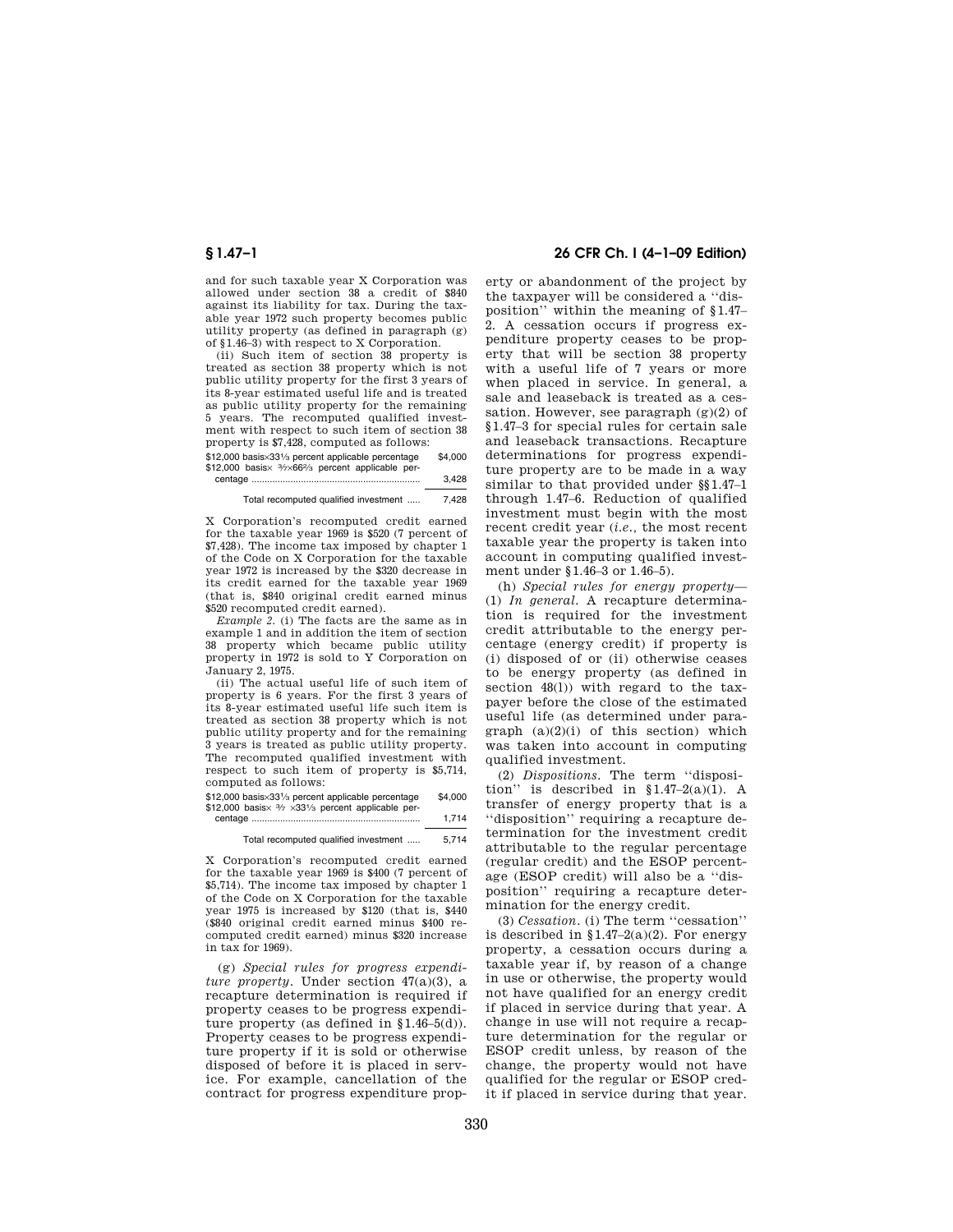(ii) A qualified intercity bus described in  $\S 1.48-9(q)$  must meet the predominant use test (of  $$1.48-9(q)(7)$ ) for the remainder of the taxable year from the date it is placed in service and for each taxable year thereafter. A cessation occurs in any taxable year in which the bus is no longer a qualifying bus under §1.48–9(q)(6). A qualified intercity bus does not cease to be energy property for a taxable year subsequent to the one in which it was placed in service by reason of a decrease in operating capacity (see  $$1.48-9(q)(9)$ ) for that year compared to any prior taxable year.

(4) *Recordkeeping requirement.* For recordkeeping requirements with respect to dispositions or cessations, the rules of paragraph (e)(1) of this section apply. For example, the taxpayer must maintain records for each recycling facility indicating the percentage of virgin materials used each year. See,  $$1.48-9(g)(5)(ii).$ 

(5) *Examples.* The following examples illustrate this paragraph (h).

*Example 1.* (a) In 1980, corporation X, a calendar year taxpayer, acquires and places in service a computer that will perform solely energy conserving functions in connection with an existing industrial process. Assume the computer has a 10 year useful life and qualifies for both the regular and energy credits. In 1981, a change is made in the industrial process (within the meaning of  $$1.48-9(1)(2)$ . However, for 1981 the computer continues to perform solely energy conserving functions. In 1982, the computer ceases to perform energy conserving functions and begins to perform a production related function.

(b) For 1981, a recapture determination is not required. For 1982, the entire energy credit must be recaptured, although none of the regular credit is recaptured. If in 1989 the computer first ceased to perform an energy conserving function, no part of the energy credit would be recaptured.

*Example 2.* Assume the same facts and conclusion as in example 1. Assume further that X sells the computer in 1985. A recapture determination is required for the regular credit.

*Example 3.* In 1981, corporation Y, a calendar year taxpayer, acquires and places in service recycling equipment. Assume the equipment has a 7-year useful life and qualifies for both the regular credit and energy credit. During the course of 1982, more than 10 percent of the material recycled is virgin material. The energy credit is recaptured in its entirety, although none of the regular credit is recaptured. See  $1.48-9(g)(5)(B)(ii)$ .

*Example 4.* In 1980, corporation Z, a calendar year taxpayer, acquires and places in service a boiler the primary fuel for which is an alternate substance. The boiler has a 7 year useful life. Assume the boiler is a structural component of a building within the meaning of §1.48–1(e)(2). Assume further that the boiler is not a part of a qualified rehabilitated building (as defined in section  $48(g)(1)$  or a single purpose agricultural or horticultural structure (as defined in section 48(p)). Z is allowed only an energy credit since the boiler is a structural component of a building. In 1984, Z modifies the boiler to use oil as the primary fuel. A recapture determination is required for the energy credit. See §1.48–9(c)(3).

 $(i)$ – $(l)$  [Reserved]

(m) *Commuter highway vehicles*—(1) *Recomputed qualified investment.* (i) If a qualifying commuter highway vehicle (as defined in §1.46–11(a) undergoes a change in use but does not cease to be section 38 property, qualified investment for that vehicle is recomputed as if the vehicle was section 38 property which is not a qualifying commuter highway vehicle for its entire useful life.

(ii) The following example illustrates this paragraph (m)(1).

*Example.* X Corporation, a calendar year taxpayer, acquired and placed in service on January 1, 1982, a qualifying commuter highway vehicle with a basis of \$10,000 and which qualified as three year recovery property under section 168(c)(2)(A)(i). The amount of qualified investment for the vehicle under section  $46(c)$  (1) and (6) is \$10,000. For the taxable year 1982, X Corporation's credit earned was \$1,000 (10 percent of \$10,000) and X Corporation was allowed under section 38 a \$1,000 credit against its 1982 tax liability. During the taxable year 1984, the vehicle undergoes a change in use but does not cease to be section 38 property. The vehicle is treated as section 38 property which is not a qualifying commuter highway vehicle for its entire useful life. The recomputed qualified investment for the vehicle is \$6,000 (60 percent of \$10,000) and X Corporation's recomputed credit earned is \$600 (10 percent of \$6,000). The income tax imposed by chapter 1 of the Code on X Corporation for 1984 is increased by the \$400 decrease in its credit earned for  $1982$  (\$1,000 - \$600).

(2) *Change in use*—(i) A qualifying commuter highway vehicle undergoes a change in use if the vehicle does not meet the commuter use requirement